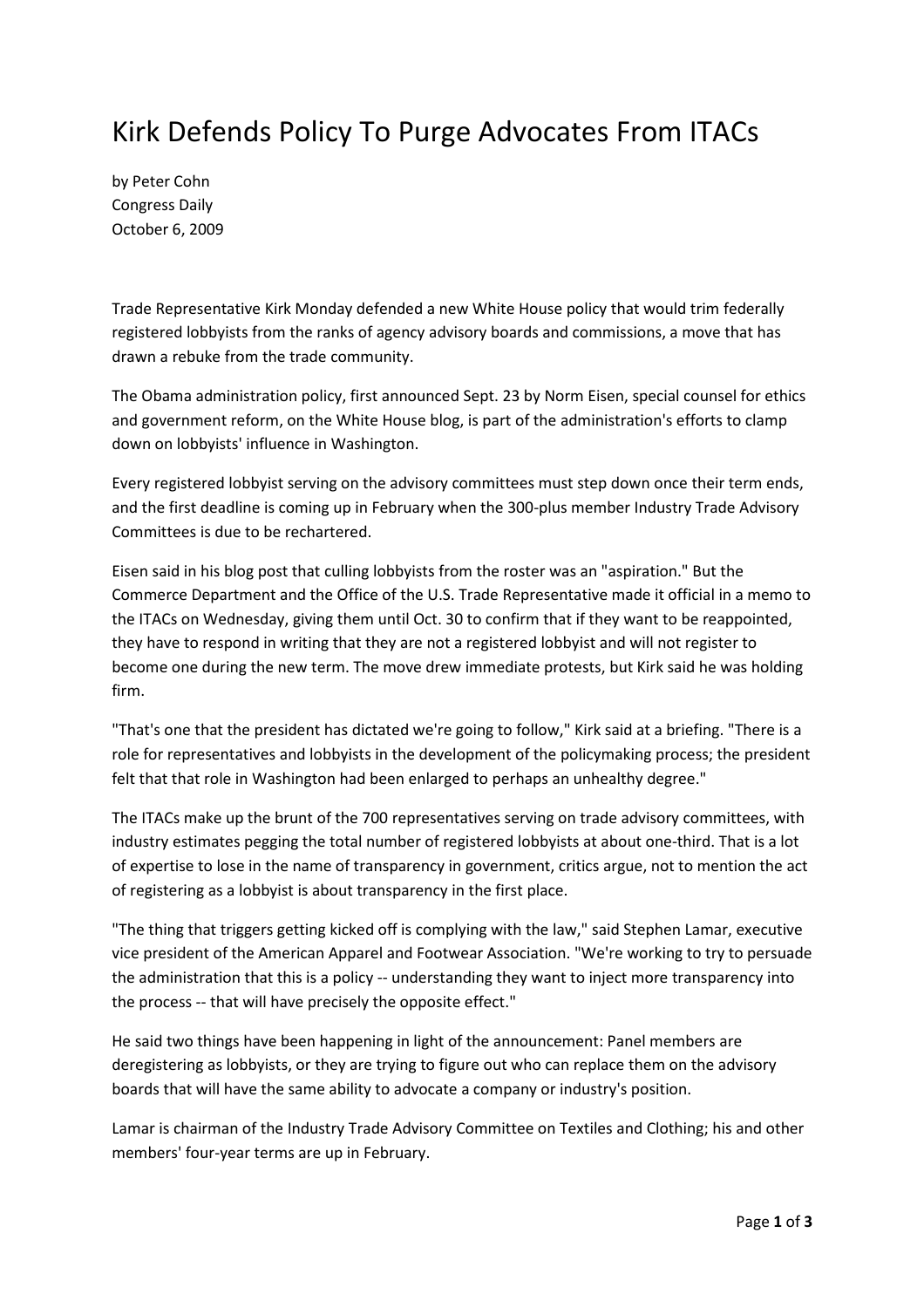Lamar and Cass Johnson, president of the National Council of Textile Organizations, were among the first to raise red flags about the move soon after Eisen's blog post.

Johnson fired off an e-mail in response after Wednesday's memo went out to the ITACs from Ingrid Mitchem, director of the Industry Trade Advisory Center at the Commerce Department, detailing the policy's implementation and Oct. 30 deadline.

He said that not only was there no opportunity for comment, but the panels will lose "decades of experience dealing with complex trade issues" and the textile industry will be left out of important negotiations.

In an interview, Johnson said the move also puts him and other registered lobbyists in the position of having to choose between contact with Capitol Hill lawmakers and staff, or with administration officials. "This is such a weird thing; they're saying because you meet with members of Congress, you can't meet with the administration. What sense does that make?" Johnson said. "It's a no-win situation, and really not thought-out."

Tim Brightbill, an attorney with Wiley Rein LLP, serves on the ITAC on Services and Finance, representing the American Bar Association. While he is not a registered lobbyist, Brightbill said probably more than half of those on his panel are, representing industries ranging from financial services to express delivery. He said losing that experience could be a serious setback to the Doha round of trade negotiations and bilateral investment treaty talks with China and India.

"My personal opinion of this is it goes too far ... this will drastically reduce the experience that is available, and when you're analyzing trade agreements, it's very important to have that kind of experience," Brightbill said. "We have low-level security clearances, but it takes months for that to happen. They can't just re-staff these ITACs right away, and that could harm our ability to provide timely advice during the Doha round and other trade negotiations."

The concern is not limited to business interests. "We think it's a terrible idea. It goes too far and is not well-targeted at rooting out corporate special interests," said AFL-CIO policy director Thea Lee, citing the registered lobbyists who are union officials serving on the Labor Advisory Committee.

"Small business and unions are particularly hard-hit because we tend to have small offices in D.C., and those offices don't have the resources to compete with the big corporations and associations," Lee said. "I suppose we could send a secretary, janitor or summer intern to these meetings, but that wouldn't really be helpful."

During Kirk's briefing Monday, in which he outlined a new initiative aimed at helping small firms benefit from trade, he said small businesses are unlikely to be affected. "To the degree that small businesses are impacted, they're much more likely to be represented by a professional association, which would not impact them," Kirk said. "So in a perverse way, you may see by necessity more small businesses rather than their association representative being asked to serve, and more of the clients rather than their paid lobbyists."

Regardless, those paid lobbyists are adamant that the White House reconsider. "Unlike some public policy advocates (nice way of saying lobbyists) who plan on deregistering, I plan to pursue these endeavors in an open and transparent way," wrote Bill Lane, Caterpillar's Washington director of